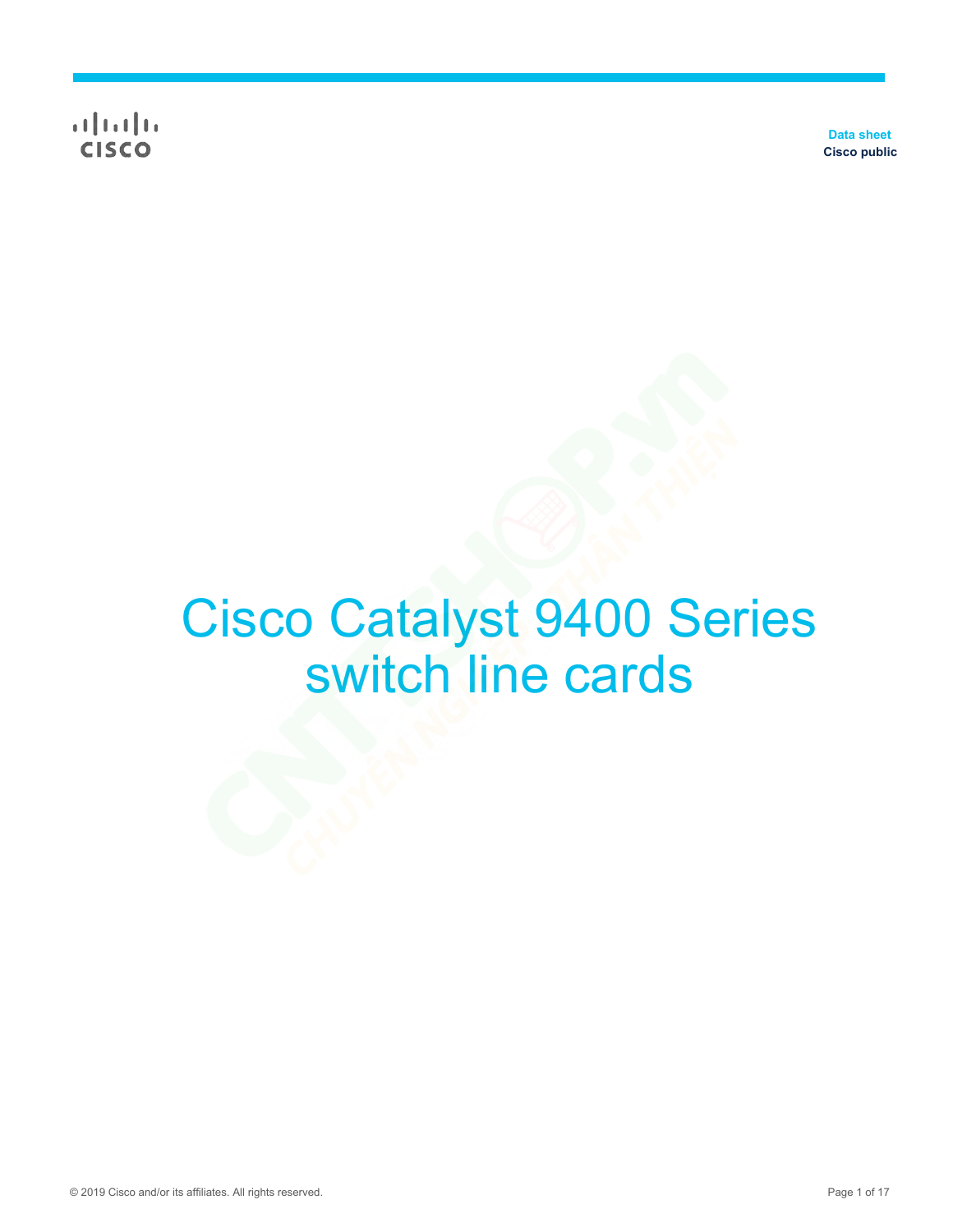# **Contents**

| $5^{\circ}$ |
|-------------|
| 13          |
| 13          |
| 14          |
| 15          |
| 15          |
| 16          |
| 16          |
|             |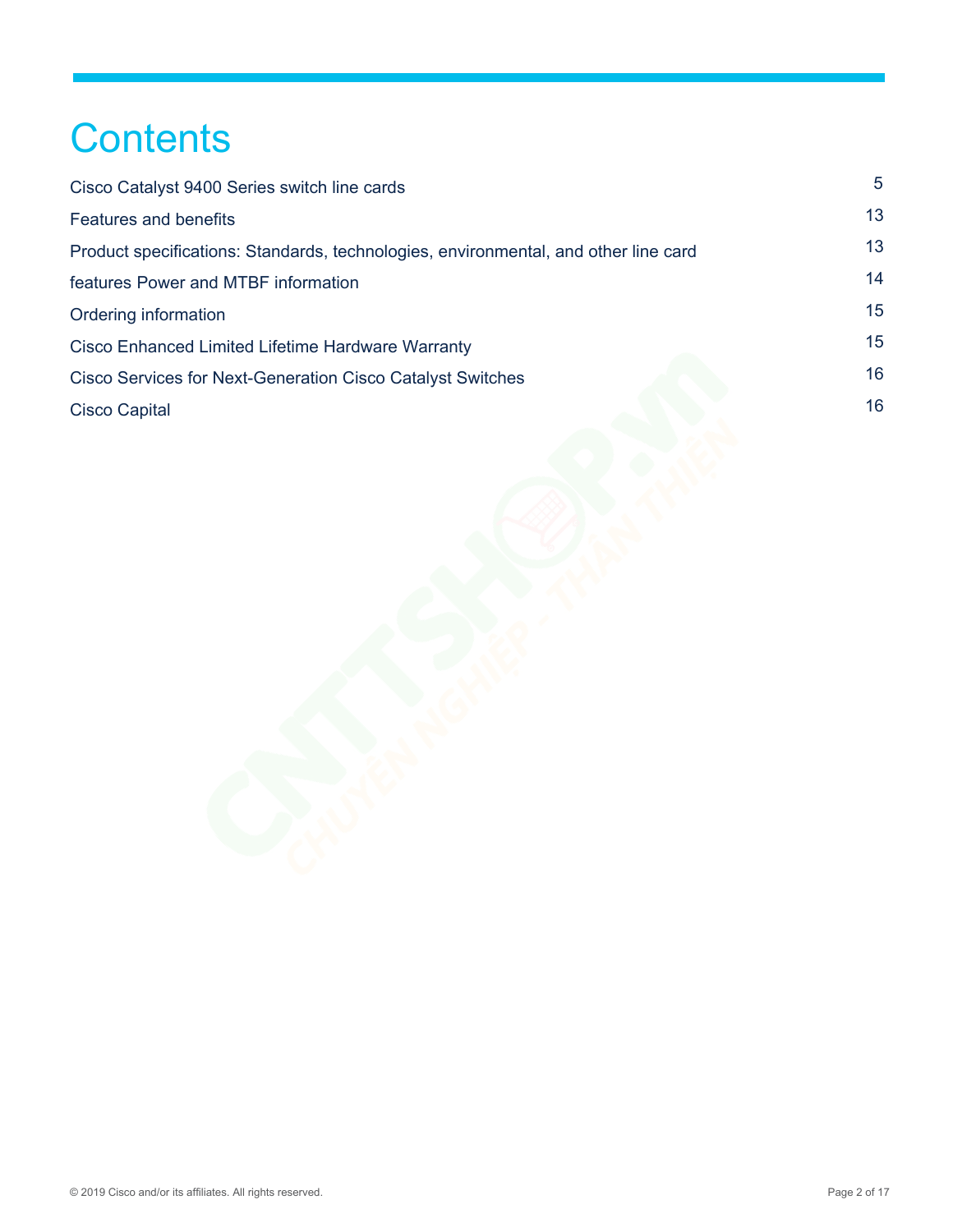# Built for Security, IoT, Mobility, and Cloud

Advanced persistent security threats, the exponential growth of the Internet of Things (IoT) devices, mobility everywhere and cloud adoption require a network fabric that integrates advanced hardware and software innovations to automate, secure, and simplify customer networks. The goal of this network fabric is to enable customer revenue growth by accelerating business service rollout.

The Cisco® Digital Network Architecture (Cisco DNA) with Software-Defined Access (SD-Access) is the most advanced network fabric to power customer business. Cisco DNA is an open and extensible, software-driven architecture that accelerates and simplifies your enterprise network operations. The programmable architecture frees your IT staff from time-consuming, repetitive network configuration tasks so they can focus instead on innovation that positively transforms your business. SD-Access enables policy-based automation from edge to cloud with foundational capabilities that include:

Simplified device deployment

Unified management of wired and wireless networks

Network virtualization and segmentation

Group-based policies

Context-based analytics

Cisco Catalyst® 9400 Series switches are Cisco's lead modular enterprise switching access and aggregation platform built for security, IoT and cloud. This switch series forms the foundational building blocks for SD-Access, Cisco's leading enterprise architecture. Catalyst 9400 Series switches provide unparalleled investment protection with a chassis architecture that is capable of supporting up to 9 Tbps of system bandwidth and unmatched power delivery for high density IEEE 802.3bt (60W and 90W PoE). Redundancy is now table stakes across the portfolio. Cisco Catalyst 9400 Series switches deliver state-of-the-art High Availability (HA) with capabilities like SSO/NSF, uplink resiliency, N+1/N+N redundancy for power supplies. Catalyst 9400 Series switches are enterprise optimized with an innovative dual-serviceable fan tray design, side to side airflow and is closet-friendly with ~16 in. depth. A single system can scale up to 384 access ports with your choice of 1G copper, 1G fiber, Cisco UPOE+<sup>©</sup>, Cisco UPOE $^{\circ}$  and PoE+ options and up to 192 ports of 10G Fiber and multigigabit options. The platform also supports advanced routing and infrastructure services, SD-Access capabilities and network system virtualization. These features enable optional placement of the platform in the core and aggregation layers of small to medium-sized campus environments.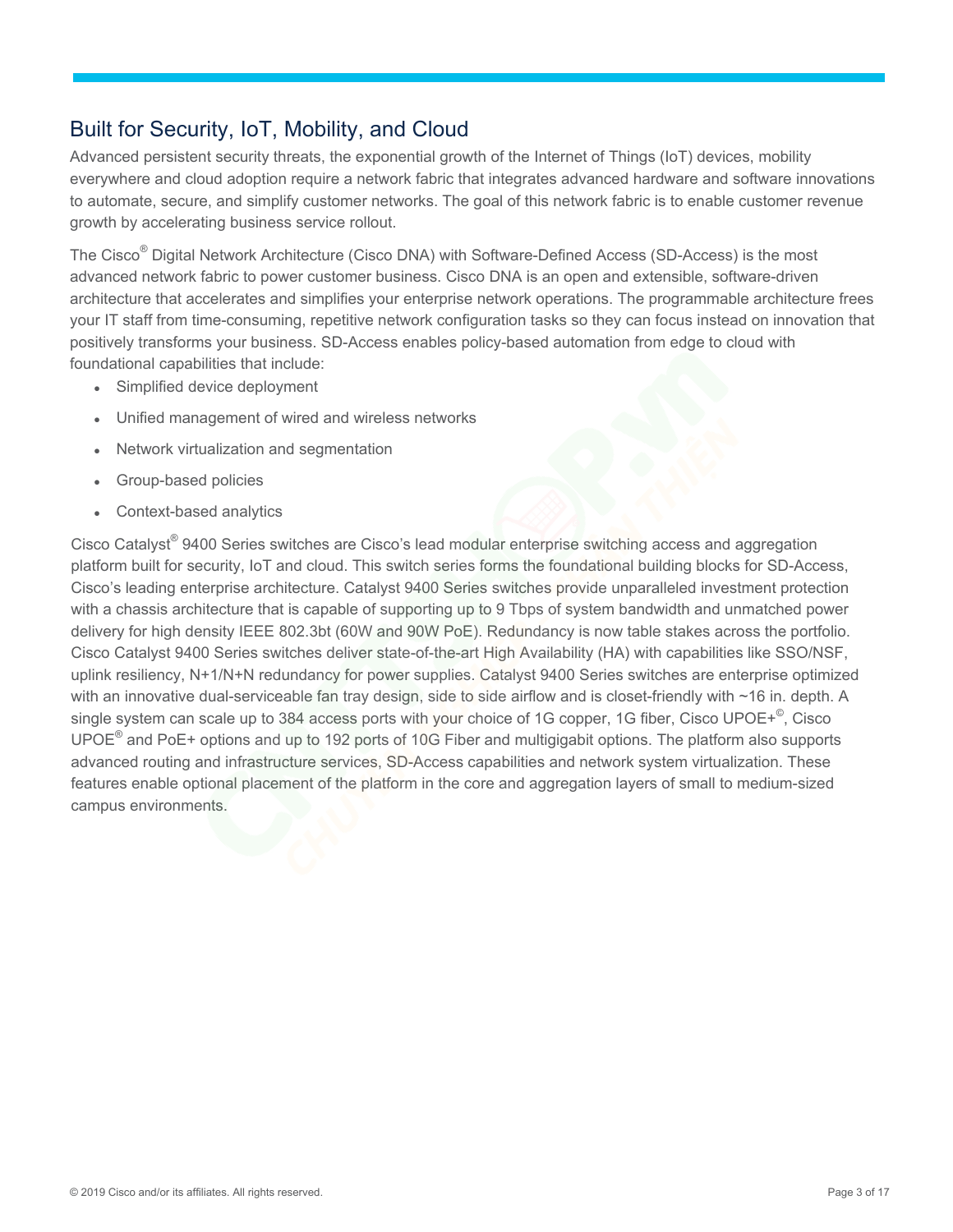# <span id="page-3-0"></span>Specification summary: Ports for line cards

Table 1 summarizes port specifications for the line cards.

| Line card     | <b>Number of</b><br><b>Port speed</b><br>ports |                                                                                                                  | Port type                                                                         | Cisco Catalyst 9400 Series switch min/max ports |               |               |
|---------------|------------------------------------------------|------------------------------------------------------------------------------------------------------------------|-----------------------------------------------------------------------------------|-------------------------------------------------|---------------|---------------|
|               |                                                |                                                                                                                  |                                                                                   | <b>C9404R</b>                                   | <b>C9407R</b> | <b>C9410R</b> |
| C9400-LC-48H  | 48                                             | 10/100/1000                                                                                                      | RJ-45 UPOE+ IEEE<br>802.3bt, IEEE 802.3at,<br>IEEE 802.3af, Cisco<br>pre-standard | 48/96                                           | 48/240        | $48/384^{1}$  |
| C9400-LC-48UX | 48                                             | 24 Multigigabit<br>100/1000 Mbps 2.5/5<br>Gbps 10GBASE-T ports Cisco pre-standard<br>and 24 10/100/1000<br>ports | RJ-45 UPOE IEEE<br>802.3at, IEEE 802.3af,                                         | 48/96                                           | 48/240        | 48/384        |
| C9400-LC-48U  | 48                                             | 10/100/1000                                                                                                      | RJ-45 UPOE IEEE<br>802.3at, IEEE 802.3af,<br>Cisco pre-standard                   | 48/96                                           | 48/240        | 48/384        |
| C9400-LC-48T  | 48                                             | 10/100/1000                                                                                                      | <b>RJ-45</b>                                                                      | 48/96                                           | 48/240        | 48/384        |
| C9400-LC-24XS | 24                                             | 10 GE or 1 GE                                                                                                    | SFP/SFP+                                                                          | 24/48                                           | 24/120        | 24/192        |
| C9400-LC-48P  | 48                                             | 10/100/1000                                                                                                      | RJ-45 POE+ IEEE<br>802.3at, IEEE 802.3af,<br>Cisco pre-standard                   | 48/96                                           | 48/240        | 48/384        |
| C9400-LC-24S  | 24                                             | 1 GE                                                                                                             | <b>SFP</b>                                                                        | 24/48                                           | 24/120        | 24/192        |
| C9400-LC-48S  | 48                                             | 1 GE                                                                                                             | <b>SFP</b>                                                                        | 48/96                                           | 48/240        | 48/384        |

<sup>1</sup>With max power 260 ports can supply full 90W on all ports concurrently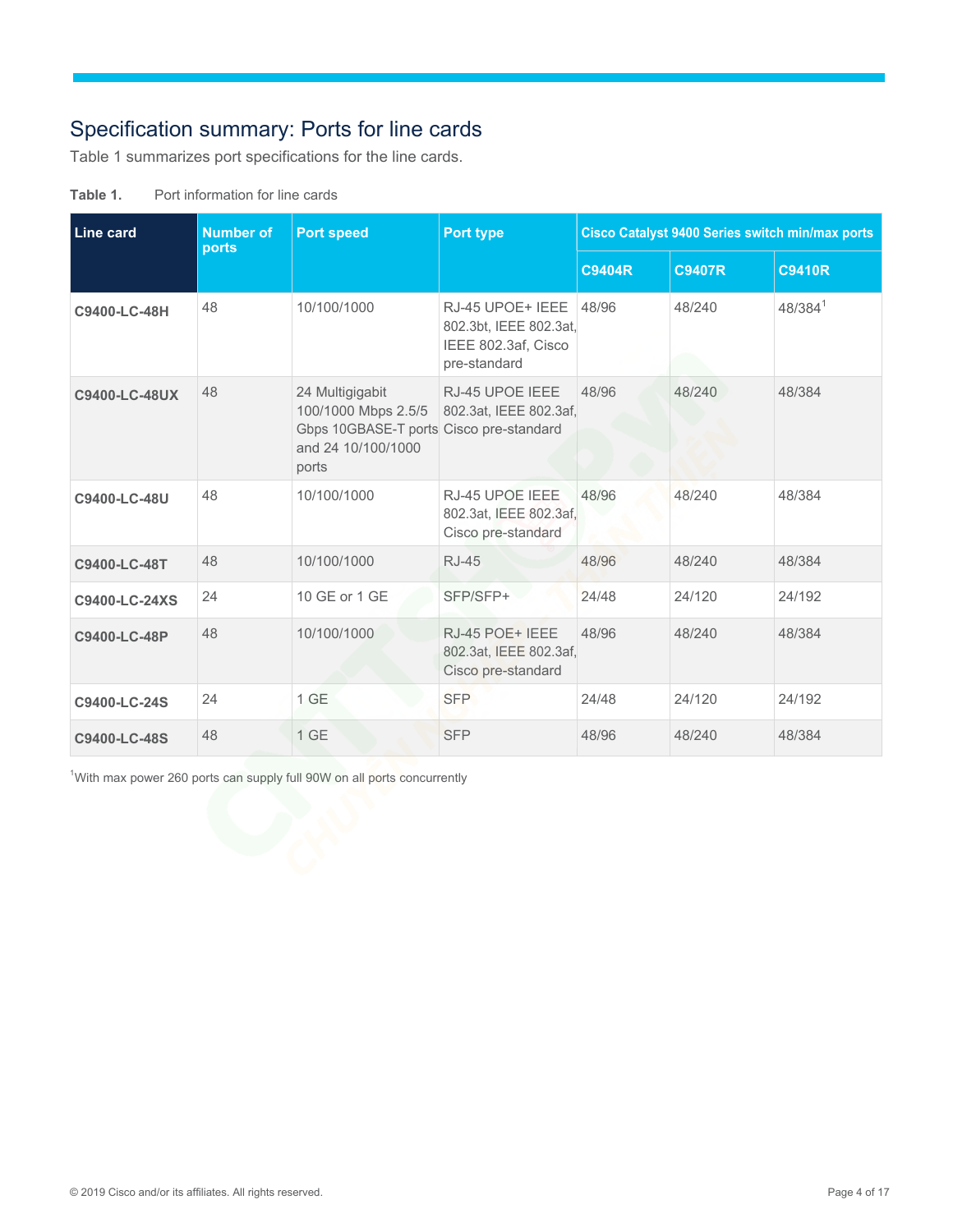## <span id="page-4-0"></span>Cisco Catalyst 9400 Series switch line cards

Cisco Catalyst 9400 Series switches offer Cisco Multigigabit Ethernet technology, Cisco UPOE, data, 1G and 10G fiber line cards.

### **Cisco Catalyst 9400 Series Switch Cisco Multigigabit Line Card**



#### **Figure 1.**

Cisco Catalyst 9400 Series 48-Port UPOE® Line Card (C9400-LC-48UX) with 24 port Multigigabit Ports and 24 10/100/1000 Mbps Ports

The Cisco Catalyst 9400 Series 48-Port UPOE line card with 24 port Multigigabit ports and 24 10/100/1000 Mbps Ports provides the solution you need to support newer applications such as 802.11ac Wave 2 access points with your existing Ethernet access cabling. Multigigabit switch ports allow automatic negotiation of 100-Mbps, 1-Gbps, 2.5- Gbps, and 5-Gbps speeds on existing Category 5e and 6 cable, and all the way up to 10-Gbps speeds over Category 6 cabling. The Multigigabit Ethernet line card supports Power over Ethernet (PoE), PoE Plus (PoE+), and Cisco Universal PoE (Cisco UPOE) to deliver 15W, 30W, or 60W to the access point. Cisco remains the only vendor that can provide 60W to power downstream devices in a next-generation workspace. So you can power more devices—IP phones, IPTVs, surveillance cameras, virtual desktop clients, and many others—without having to install extra wall or ceiling circuits, while taking advantage of standards-based Energy Efficient Ethernet. You can now realize all of these Cisco UPOE benefits in a single switching platform, while enabling Multigigabit Wi-Fi speeds.

## **Features**

48 ports with 24 Multigigabit ports and 24 10/100/1000 Mbps ports

Speeds of 100/1000 Mbps, 2.5/5 Gbps, and 10GBASE-T on the Multigigabit ports and 10/100/1000 Mbps on the other ports

Nonblocking up to 1000 Mbps on all ports

RJ-45 interface on all ports

Supported on Cisco IOS® XE Software Release 16.6.2 or later

Cisco UPOE: Capable of up to 60W on all ports in the line card

Energy Efficient Ethernet 802.3az on all 10/100/1000 ports

IEEE 802.3bz, 802.3an Multigigabit Ethernet standard on the Multigigabit ports

IEEE 802.3af/at and Cisco prestandard PoE

IEEE 802.1ae (MACsec-256) capability in hardware

Layer 2 to Layer 4 Jumbo Frame support (up to 9198 bytes)

Enterprise and commercial: Designed to power next-generation IP phones, wireless access points, wireless base stations, video cameras, virtual desktop clients, and other PoE/Cisco UPOE devices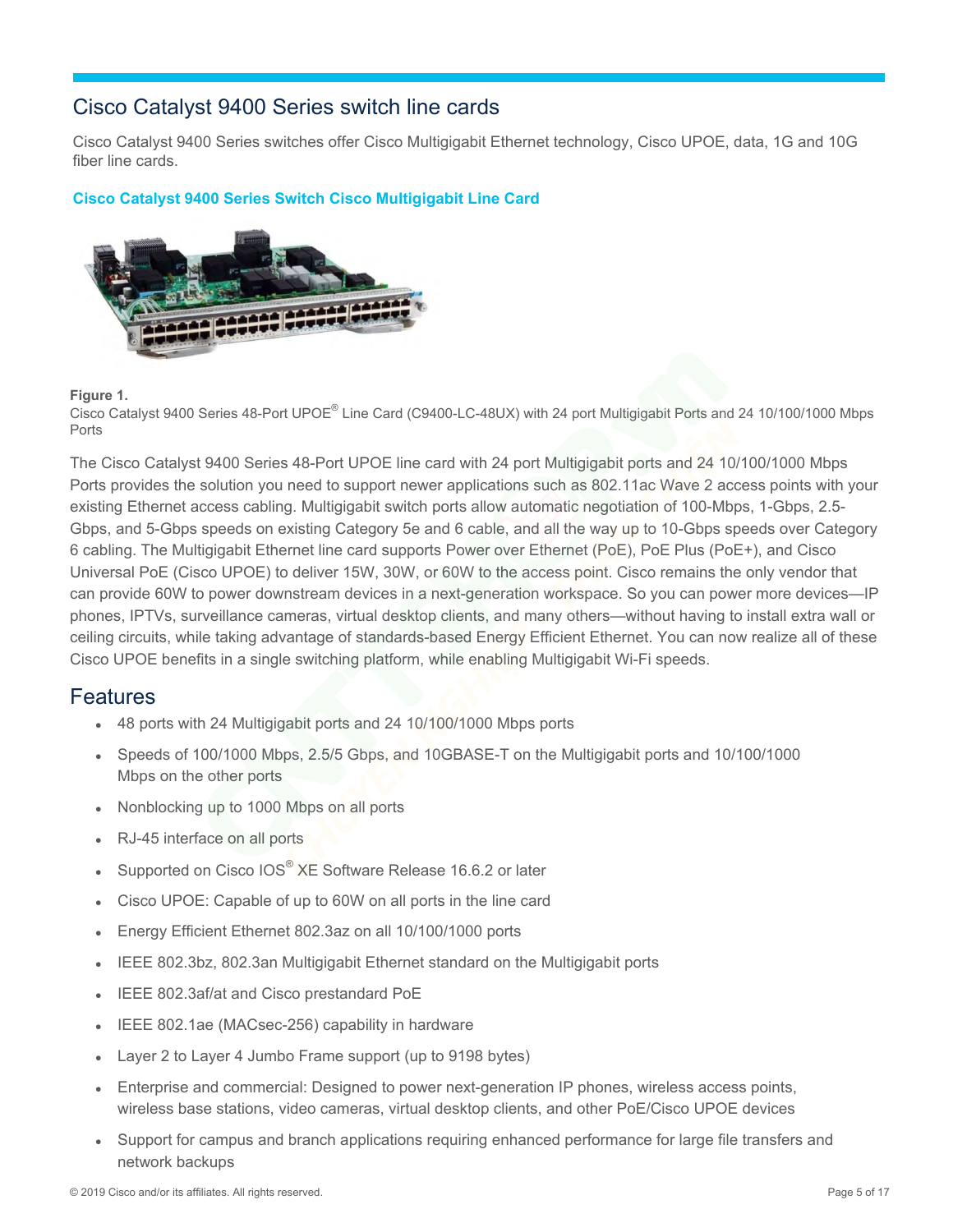| <b>Supervisor</b>                                         |                    | <b>Chassis C9404R</b> | <b>Chassis C9407R</b> | <b>Chassis C9410R</b> |
|-----------------------------------------------------------|--------------------|-----------------------|-----------------------|-----------------------|
| C9400 Supervisor Engine-1 (C9400-<br><b>SUP-1)</b>        | Bandwidth per slot | 80 Gbps               | 80 Gbps               | 80 Gbps               |
|                                                           | Oversubscription   | 3.3:1                 | 3.3:1                 | 3.3:1                 |
| <b>C9400 Supervisor Engine-1XL</b><br>(C9400-SUP-1XL)     | Bandwidth per slot | 240 Gbps              | 120 Gbps              | 80 Gbps               |
|                                                           | Oversubscription   | 1.1:1                 | 2.2:1                 | 3.3:1                 |
| <b>C9400 Supervisor Engine-1XL-Y</b><br>(C9400-SUP-1XL-Y) | Bandwidth per slot | 240 Gbps              | 120 Gbps              | 80 Gbps               |
|                                                           | Oversubscription   | 1.1:1                 | 2.2:1                 | 3.3:1                 |

#### **Cisco Catalyst 9400 Series Switch UPOE+ Line Card**



#### **Figure 2.**

Cisco Catalyst 9400 Series 48-Port UPOE+ 10/100/1000 (RJ-45) Line Card (C9400-LC-48H)

The Catalyst 9400 Series switch UPOE+ line card supports Cisco UPOE+<sup>©</sup>, Cisco UPOE, PoE+ and PoE. Designed for digital building and IoT applications, Cisco<sup>®</sup>Catalyst<sup>®</sup>9400 Series IEEE 802.3bt compliant 90W UPOE+ line card provides data and power over a single cable to power devices like wireless access points, digital signage, security cameras, thermal cameras with PTZ features, LED lighting fixtures and large display screens. UPOE+ offers reduced cabling and installation costs without need for permits, device daisy-chaining applications that require higher power draw, uninterrupted power and data using dual supervisors, real-time device information and centralized management and remote control, faster and flexible device installation, where devices can be positioned in practical location instead of proximity to electrical outlets. Additionally these line cards provide advanced energy management through standards-based Energy Efficient Ethernet and lowest thermal dissipation per watt of energy sourced.

## **Features**

48 ports nonblocking

10/100/1000 module (RJ-45)

Supported on Cisco IOS XE Software Release 16.12.1 or later

Cisco UPOE+ is enabled, capable of up to 90W on all ports in the line card

Energy Efficient Ethernet 802.3az

IEEE 802.3bt/af/at and Cisco pre-standard PoE

IEEE 802.1AE (MACsec-256) capability in hardware

Layer 2 to Layer 4 Jumbo Frame support up to 9198 bytes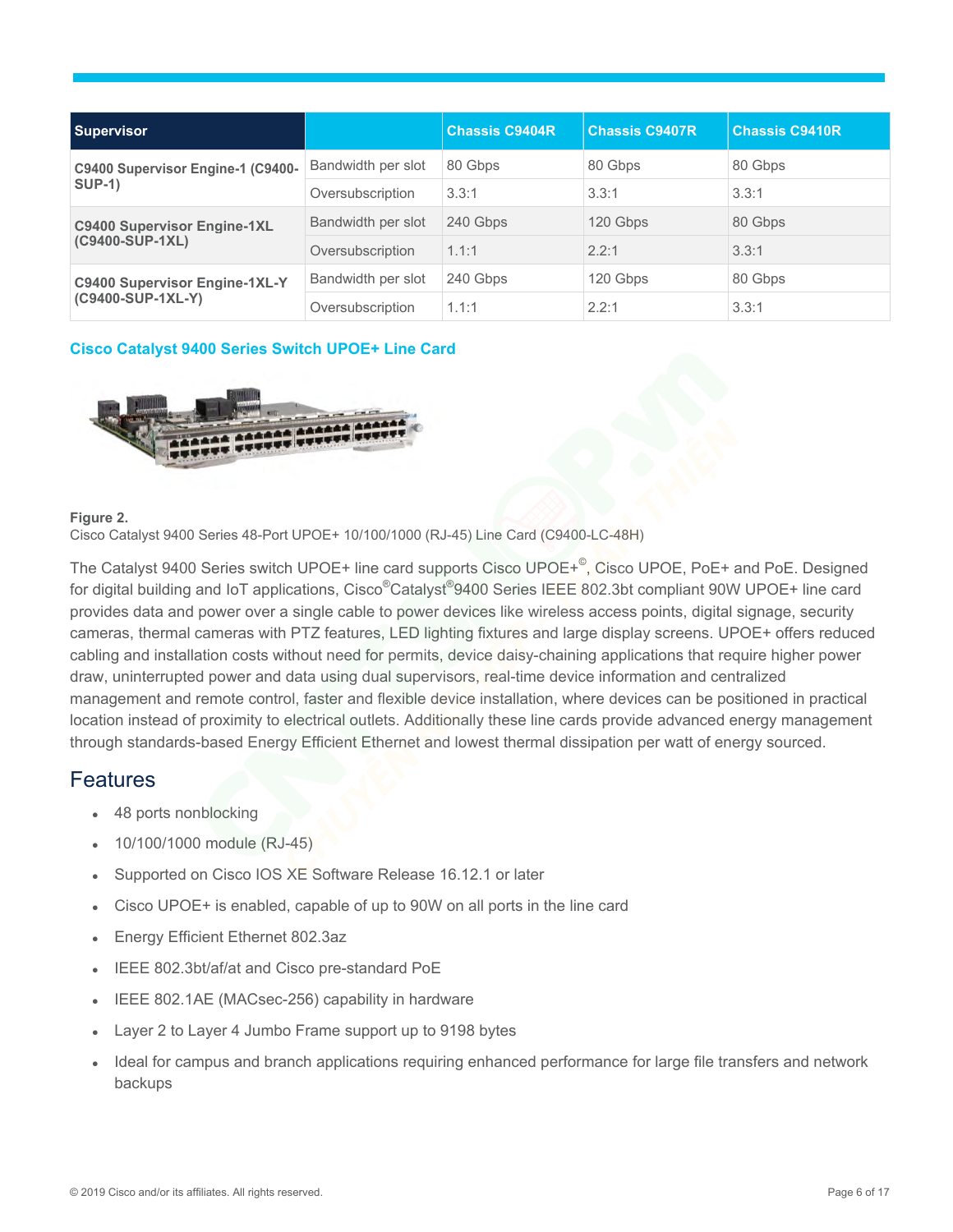| <b>Supervisor</b>                                         |                    | <b>Chassis C9404R</b> | <b>Chassis C9407R</b> | <b>Chassis C9410R</b> |
|-----------------------------------------------------------|--------------------|-----------------------|-----------------------|-----------------------|
| <b>C9400 Supervisor Engine-1</b><br>(C9400-SUP-1)         | Bandwidth per slot | 80 Gbps               | 80 Gbps               | 80 Gbps               |
|                                                           | Oversubscription   | 1:1                   | 1:1                   | 1:1                   |
| <b>C9400 Supervisor Engine-1XL</b><br>(C9400-SUP-1XL)     | Bandwidth per slot | 240 Gbps              | 120 Gbps              | 80 Gbps               |
|                                                           | Oversubscription   | 1:1                   | 1:1                   | 1:1                   |
| <b>C9400 Supervisor Engine-1XL-Y</b><br>(C9400-SUP-1XL-Y) | Bandwidth per slot | 240 Gbps              | 120 Gbps              | 80 Gbps               |
|                                                           | Oversubscription   | 1:1                   | 1:1                   | 1:1                   |

## **Cisco Catalyst 9400 Series Switch UPOE Line Card**



#### **Figure 3.**

Cisco Catalyst 9400 Series 48-Port UPOE 10/100/1000 (RJ-45) Line Card (C9400-LC-48U)

The Catalyst 9400 Series switch UPOE line card UPOE line card supports PoE, PoE+, and Cisco UPOE to deliver 15W, 30W, or 60W to the access point. 60W of inline power can power more devices―including IP phones, IPTVs, surveillance cameras, virtual desktop clients, and many others—without having to install extra wall or ceiling circuits while taking advantage of standards-based Energy Efficient Ethernet.

## **Features**

48 ports nonblocking

10/100/1000 module (RJ-45)

Supported on Cisco IOS XE Software Release 16.6.1 or later

Cisco UPOE is enabled, capable of up to 60W on all ports in the line card

Energy Efficient Ethernet 802.3az

IEEE 802.3af/at and Cisco pre-standard PoE

IEEE 802.1AE (MACsec-256) capability in hardware

Layer 2 to Layer 4 Jumbo Frame support up to 9198 bytes

Enterprise and commercial design to power next-generation IP phones, wireless base stations, video cameras, virtual desktop clients, and other PoE and Cisco UPOE devices

| <b>Supervisor</b>                                    |                  | <b>Chassis C9404R</b> | <b>Chassis C9407R</b> | Chassis C9410R |
|------------------------------------------------------|------------------|-----------------------|-----------------------|----------------|
| C9400 Supervisor Engine-1 (C9400- Bandwidth per slot |                  | 80 Gbps               | 80 Gbps               | 80 Gbps        |
|                                                      | Oversubscription | 1:1                   | 1:1                   | 1.1            |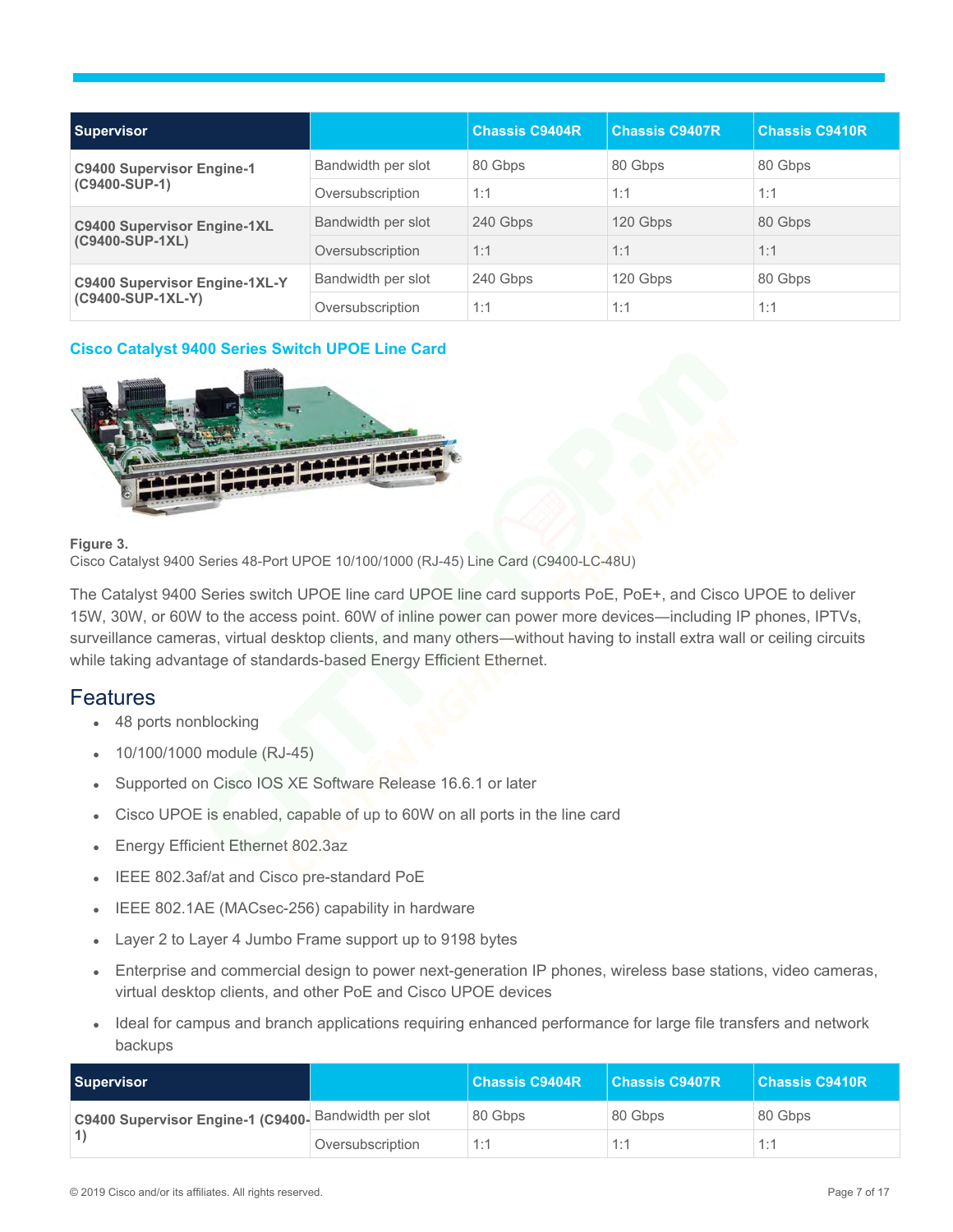| <b>Supervisor</b>                                         |                    | <b>Chassis C9404R</b> | <b>Chassis C9407R</b> | <b>Chassis C9410R</b> |
|-----------------------------------------------------------|--------------------|-----------------------|-----------------------|-----------------------|
| <b>C9400 Supervisor Engine-1XL</b><br>(C9400-SUP-1XL)     | Bandwidth per slot | 240 Gbps              | 120 Gbps              | 80 Gbps               |
|                                                           | Oversubscription   | 1:1                   | 1:1                   | 1:1                   |
| <b>C9400 Supervisor Engine-1XL-Y</b><br>(C9400-SUP-1XL-Y) | Bandwidth per slot | 240 Gbps              | 120 Gbps              | 80 Gbps               |
|                                                           | Oversubscription   | 1:1                   | 1:1                   | 1:1                   |

## **Cisco Catalyst 9400 Series Switch PoE+ Line Card**



#### **Figure 4.**

Cisco Catalyst 9400 Series 48-Port PoE+ 10/100/1000 (RJ-45) Line Card (C9400-LC-48P)

## **Features**

48 ports nonblocking

10/100/1000 module (RJ-45)

Supported on Cisco IOS XE Software Release 16.8.1 or later

PoE+ is enabled, capable of up to 30W on all ports in the line card

Energy Efficient Ethernet 802.3az

Supports IEEE 802.3af/at

IEEE 802.1AE (MACsec-256) capability in hardware

Layer 2 to Layer 4 Jumbo Frame support up to 9198 bytes

Enterprise and commercial design to power next-generation IP phones, wireless base stations, video cameras, virtual desktop clients, and other PoE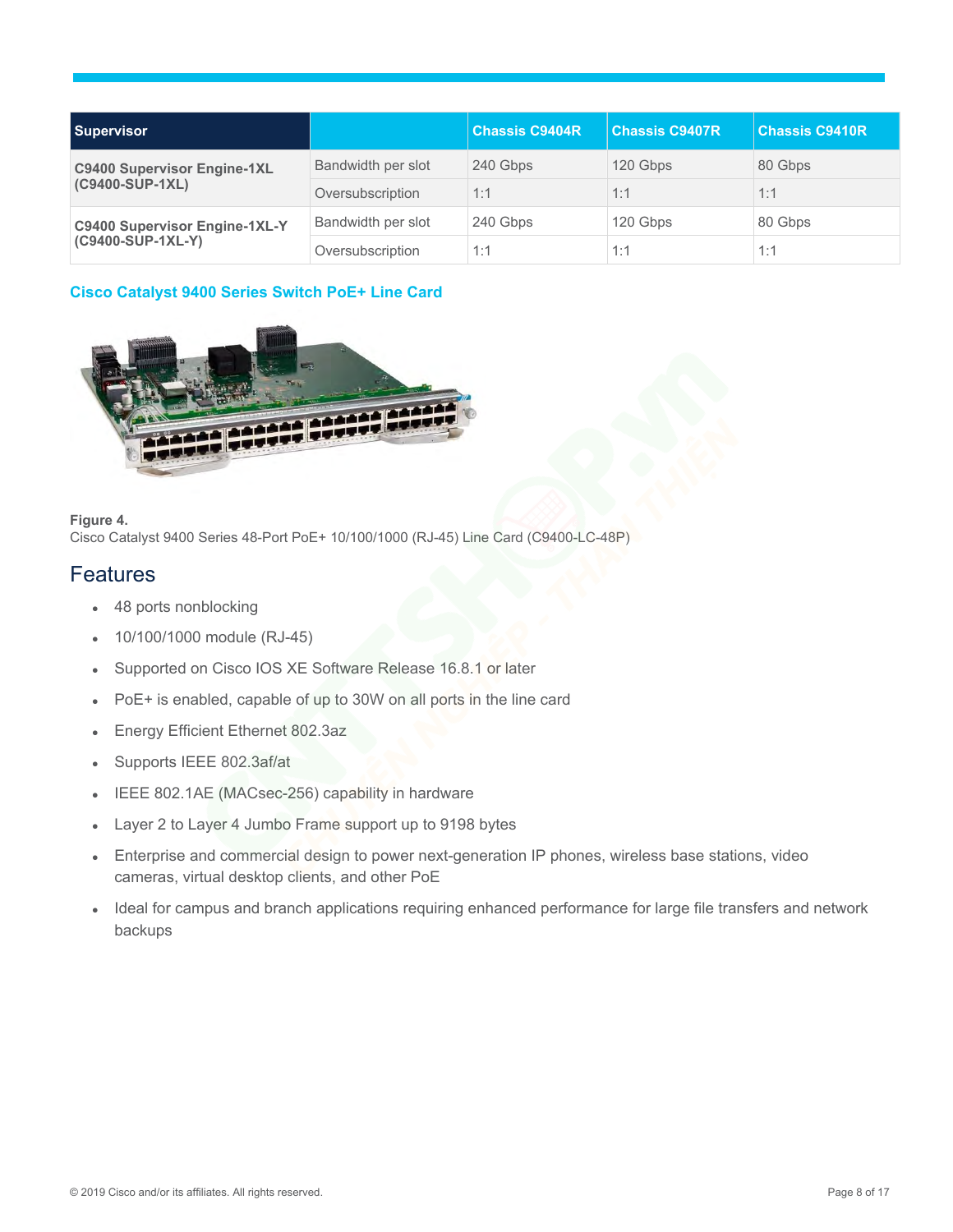| <b>Supervisor</b>                                         |                    | <b>Chassis C9404R</b> | <b>Chassis C9407R</b> | <b>Chassis C9410R</b> |
|-----------------------------------------------------------|--------------------|-----------------------|-----------------------|-----------------------|
| <b>C9400 Supervisor Engine-1</b><br>(C9400-SUP-1)         | Bandwidth per slot | 80 Gbps               | 80 Gbps               | 80 Gbps               |
|                                                           | Oversubscription   | 1:1                   | 1:1                   | 1:1                   |
| <b>C9400 Supervisor Engine-1XL</b><br>(C9400-SUP-1XL)     | Bandwidth per slot | 240 Gbps              | 120 Gbps              | 80 Gbps               |
|                                                           | Oversubscription   | 1:1                   | 1:1                   | 1:1                   |
| <b>C9400 Supervisor Engine-1XL-Y</b><br>(C9400-SUP-1XL-Y) | Bandwidth per slot | 240 Gbps              | 120 Gbps              | 80 Gbps               |
|                                                           | Oversubscription   | 1:1                   | 1:1                   | 1:1                   |

## **Cisco Catalyst 9400 Series Switch RJ-45 Data Line Card**



#### **Figure 5.**

Cisco Catalyst 9400 Series 48-Port 10/100/1000 (RJ-45) Line Card (C9400-LC-48T)

## **Features**

Supports up to 48 ports nonblocking

10/100/1000 module (RJ-45)

Supported on Cisco IOS XE Software Release 16.6.1 or later

Energy Efficient Ethernet 802.3az

IEEE 802.1AE (MACsec-256) capability in hardware

Layer 2 to Layer 4 Jumbo Frame support up to 9198 bytes

Enterprise and commercial design for data only user access

| <b>Supervisor</b>                                         |                    | <b>Chassis C9404R</b> | <b>Chassis C9407R</b> | <b>Chassis C9410R</b> |
|-----------------------------------------------------------|--------------------|-----------------------|-----------------------|-----------------------|
| <b>C9400 Supervisor Engine-1</b><br>(C9400-SUP-1)         | Bandwidth per slot | 80 Gbps               | 80 Gbps               | 80 Gbps               |
|                                                           | Oversubscription   | 1:1                   | 1:1                   | 1:1                   |
| <b>C9400 Supervisor Engine-1XL</b><br>(C9400-SUP-1XL)     | Bandwidth per slot | 240 Gbps              | 120 Gbps              | 80 Gbps               |
|                                                           | Oversubscription   | 1:1                   | 1:1                   | 1:1                   |
| <b>C9400 Supervisor Engine-1XL-Y</b><br>(C9400-SUP-1XL-Y) | Bandwidth per slot | 240 Gbps              | 120 Gbps              | 80 Gbps               |
|                                                           | Oversubscription   | 1:1                   | 1:1                   | 1:1                   |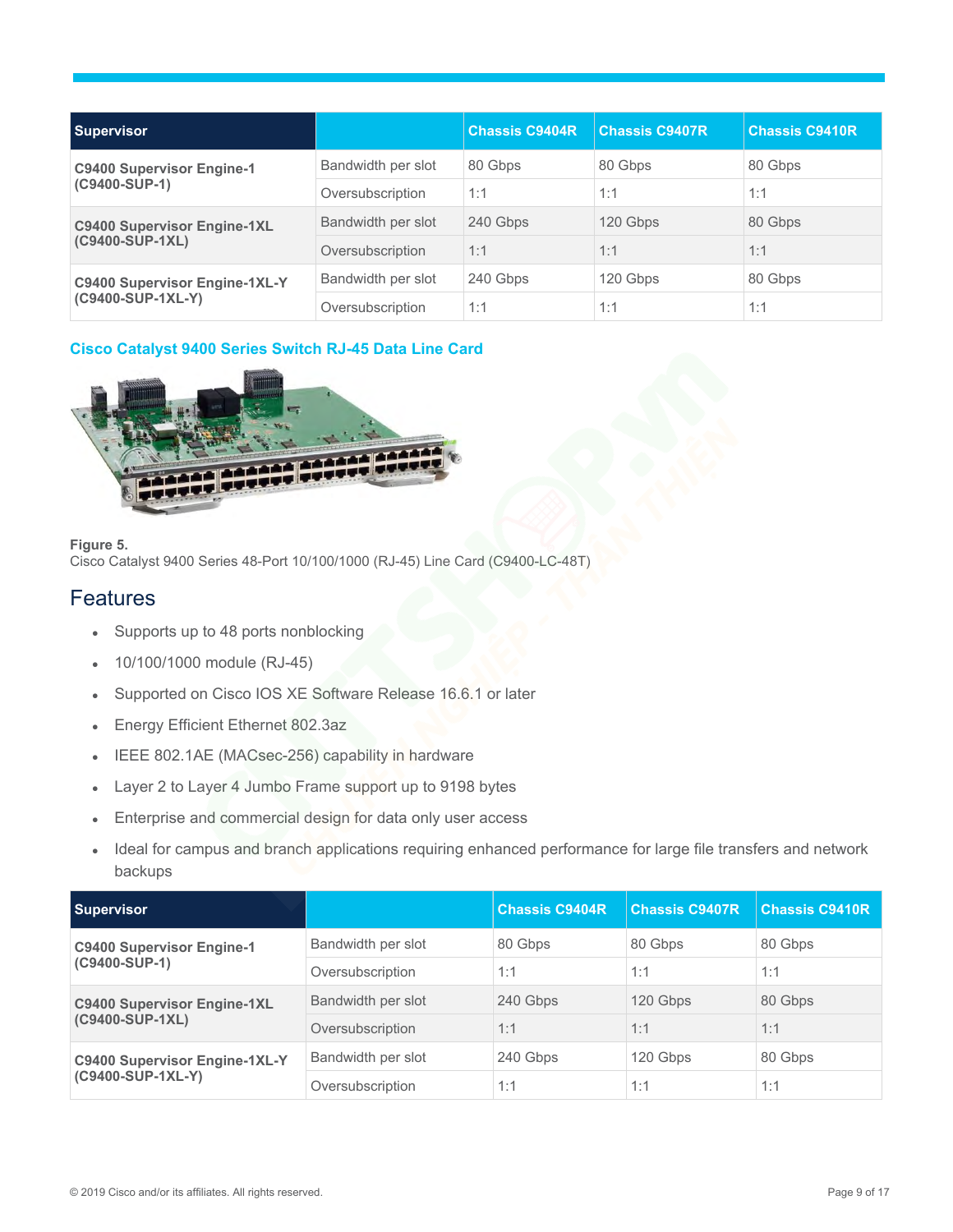#### **Cisco Catalyst 9400 Series Switch 10 Gigabit Ethernet Fiber Line Card**



#### **Figure 6.**

Cisco Catalyst 9400 Series 24-Port 10 Gigabit Ethernet (SFP+) Line Card (C9400-LC-24XS)

The Cisco Catalyst 9400 Series 24-port 10 Gigabit Ethernet line card can be deployed for high-performance and high-density 10 Gigabit Ethernet aggregations in the campus and in small to medium-sized networks as a core switch. The Cisco Catalyst 9400 Series 24-port 10 Gigabit Ethernet line card supports standard Small Form-Factor Pluggable Plus (SFP+) optics. The ports can be used interchangeably as Gigabit Ethernet and 10 Gigabit Ethernet to support phased migration from Gigabit Ethernet to 10 Gigabit Ethernet.

## **Features**

Supports up to 24 ports of 10GE or 24 Ports 1GE SFP

SFP+ and SFP can be used simultaneously on the same line card without any restrictions

Supported on Cisco IOS XE Software Release 16.6.2 or later

IEEE 802.1AE (MACsec-256) capability in hardware

Layer 2 to Layer 4 Jumbo Frame support (up to 9198 bytes)

Designed for enterprise backbone and collapsed access deployments

| <b>Supervisor</b>                                         |                    | <b>Chassis C9404R</b> | <b>Chassis C9407R</b> | <b>Chassis C9410R</b> |
|-----------------------------------------------------------|--------------------|-----------------------|-----------------------|-----------------------|
| <b>C9400 Supervisor Engine-1</b><br>(C9400-SUP-1)         | Bandwidth per slot | 80 Gbps               | 80 Gbps               | 80 Gbps               |
|                                                           | Oversubscription   | 3:1                   | 3:1                   | 3:1                   |
| <b>C9400 Supervisor Engine-1XL</b><br>(C9400-SUP-1XL)     | Bandwidth per slot | 240 Gbps              | 120 Gbps              | 80 Gbps               |
|                                                           | Oversubscription   | 1:1                   | 2:1                   | 3:1                   |
| <b>C9400 Supervisor Engine-1XL-Y</b><br>(C9400-SUP-1XL-Y) | Bandwidth per slot | 240 Gbps              | 120 Gbps              | 80 Gbps               |
|                                                           | Oversubscription   | 1:1                   | 2:1                   | 3:1                   |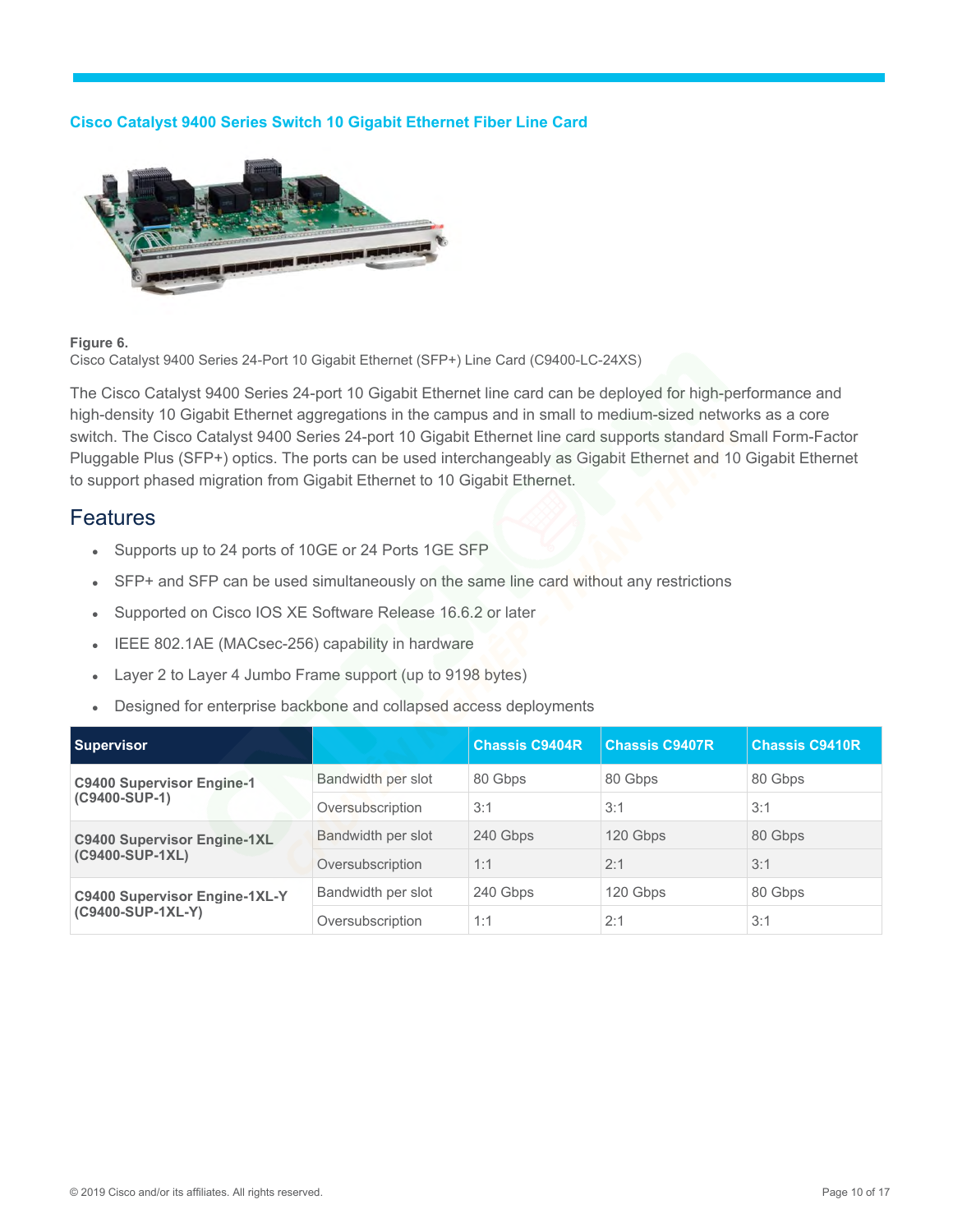## **Cisco Catalyst 9400 Series Switch 48-port 1 Gigabit Ethernet Fiber Line Card**



**Figure 7.** 

Cisco Catalyst 9400 Series 48-Port 1 Gigabit Ethernet (SFP) Line Card (C9400-LC-48S)

## **Features**

Supports up to 48 nonblocking SFP ports

Supported on Cisco IOS XE Software Release 16.8.1 or later

IEEE 802.1AE (MACsec-256) capability in hardware

Layer 2 to Layer 4 Jumbo Frame support (up to 9198 bytes)

Enterprise, mid-market, and commercial core and distribution deployments requiring line-rate capability

Service provider: Gigabit Ethernet aggregation for DSL Access Multiplexer (DSLAM), Passive Optical Network (PON), and mobile data backhaul; FTTX for residential and business applications

Enterprise: Providing Fiber to the Desktop (FTTD), for deployments where non-blocking is mandatory requirement

| <br><b>Supervisor</b>                                     |                    | <b>Chassis C9404R</b> | <b>Chassis C9407R</b> | <b>Chassis C9410R</b> |
|-----------------------------------------------------------|--------------------|-----------------------|-----------------------|-----------------------|
| <b>C9400 Supervisor Engine-1</b><br>(C9400-SUP-1)         | Bandwidth per slot | 80 Gbps               | 80 Gbps               | 80 Gbps               |
|                                                           | Oversubscription   | 1:1                   | 1:1                   | 1:1                   |
| <b>C9400 Supervisor Engine-1XL</b><br>(C9400-SUP-1XL)     | Bandwidth per slot | 240 Gbps              | 120 Gbps              | 80 Gbps               |
|                                                           | Oversubscription   | 1:1                   | 1:1                   | 1:1                   |
| <b>C9400 Supervisor Engine-1XL-Y</b><br>(C9400-SUP-1XL-Y) | Bandwidth per slot | 240 Gbps              | 120 Gbps              | 80 Gbps               |
|                                                           | Oversubscription   | 1:1                   | 1:1                   | 1:1                   |

## **Cisco Catalyst 9400 Series Switch 24-port 1 Gigabit Ethernet Fiber Line Card**

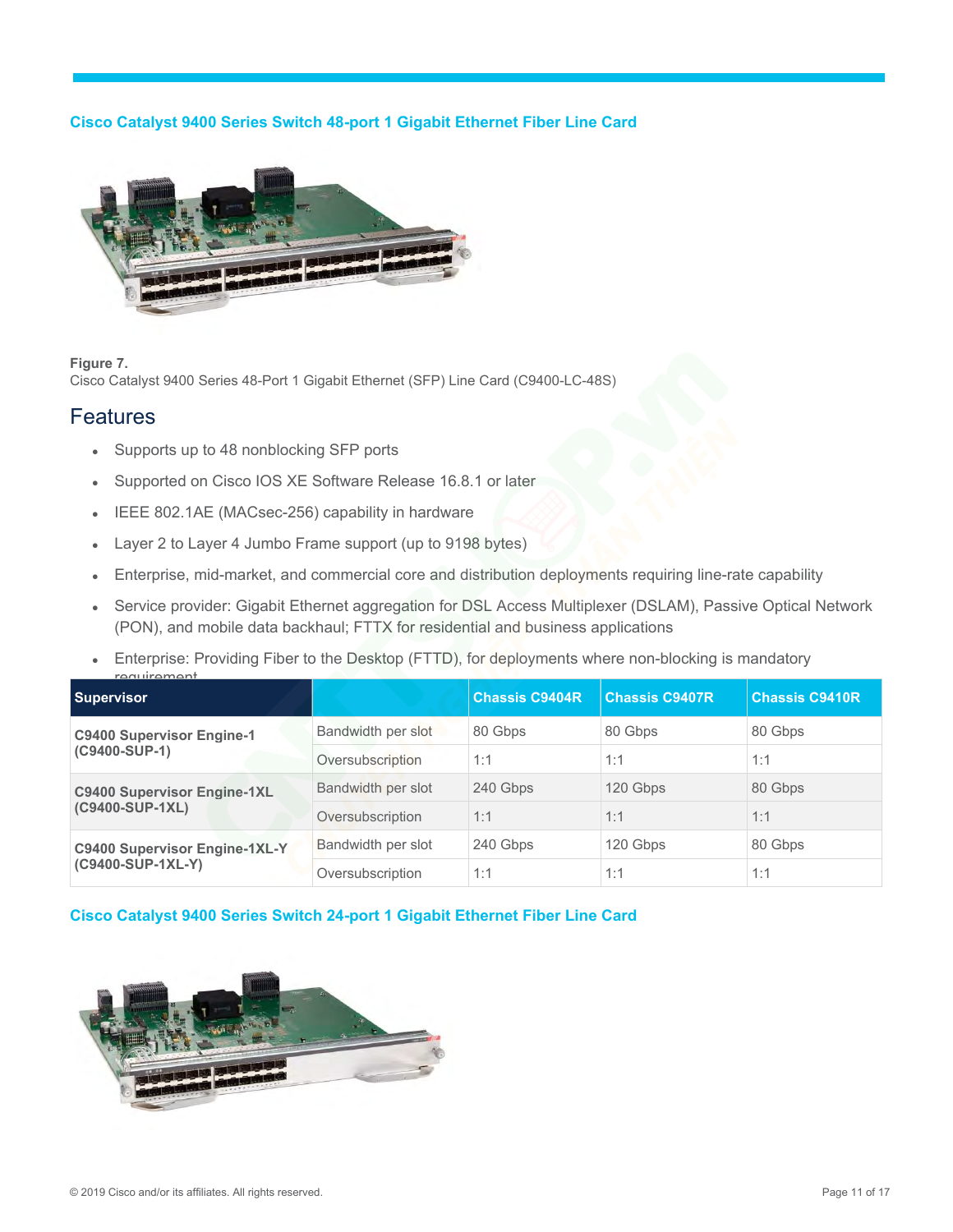#### **Figure 8.**

Cisco Catalyst 9400 Series 24-Port 1 Gigabit Ethernet (SFP) Line Card (C9400-LC-24S)

## Features

Supports up to 24 nonblocking SFP ports

Supported on Cisco IOS XE Software Release 16.8.1 or later

IEEE 802.1AE (MACSEC 256) capability in hardware

Layer 2 to Layer 4 Jumbo Frame support (up to 9198 bytes)

Enterprise, mid-market, and commercial core and distribution deployments requiring line-rate capability

Service provider: Gigabit Ethernet aggregation for DSL Access Multiplexer (DSLAM), Passive Optical Network (PON), and mobile data backhaul; FTTX for residential and business applications

Enterprise: Providing Fiber to the Desktop (FTTD), for deployments where non-blocking is mandatory requirement

| <b>Supervisor</b>                                         |                    | <b>Chassis C9404R</b> | <b>Chassis C9407R</b> | <b>Chassis C9410R</b> |
|-----------------------------------------------------------|--------------------|-----------------------|-----------------------|-----------------------|
| <b>C9400 Supervisor Engine-1</b><br>(C9400-SUP-1)         | Bandwidth per slot | 80 Gbps               | 80 Gbps               | 80 Gbps               |
|                                                           | Oversubscription   | 1:1                   | 1:1                   | 1:1                   |
| <b>C9400 Supervisor Engine-1XL</b><br>(C9400-SUP-1XL)     | Bandwidth per slot | 240 Gbps              | 120 Gbps              | 80 Gbps               |
|                                                           | Oversubscription   | 1:1                   | 1:1                   | 1:1                   |
| <b>C9400 Supervisor Engine-1XL-Y</b><br>(C9400-SUP-1XL-Y) | Bandwidth per slot | 240 Gbps              | 120 Gbps              | 80 Gbps               |
|                                                           | Oversubscription   | 1:1                   | 1:1                   | 1:1                   |

#### **Power over Ethernet**

Cisco Catalyst 9400 Series switches offer line cards, power supplies, and accessories required to deploy and operate standards-based Power over Ethernet, Power over Ethernet Plus (PoE/PoE+) and Cisco UPOE. PoE provides power over 100 m of standard Unshielded Twisted-Pair (UTP) cables when an IEEE 802.3af/at-compliant or Cisco prestandard powered device is attached to the PoE/PoE+ and Cisco UPOE line card port. Instead of requiring wall power, attached devices such as IP phones, wireless base stations, video cameras, and other IEEE- compliant appliances can use power provided from the Cisco Catalyst 9400 Series UPOE line cards. This capability gives network administrators centralized control over power and eliminates the need to install outlets in ceilings and other out-of-the-way places where a powered device can be installed.

Although all references to ―PoE/PoE+/UPOE, ǁ ―inline power, ǁ and ―voiceǁ power supplies and line cards are synonymous, there are currently four versions: Cisco pre-standard, IEEE 802.3af compliant, IEEE 802.3at compliant, and Cisco UPOE. Every Cisco Catalyst 9400 Series switch chassis and PoE power supply supports the IEEE 802.3af/at standard and the Cisco pre-standard power implementation, helping ensure backward compatibility with existing devices powered by Cisco. All IEEE 802.3af/at-compliant and Cisco UPOE line cards can distinguish an IEEE or Cisco pre-standard powered device from an unpowered Network Interface Card (NIC), helping ensure that power is applied only when an appropriate device is connected.

## **Energy Efficient Ethernet**

Energy Efficient Ethernet (EEE) is an IEEE 802.3az standard that is designed to reduce power consumption in Ethernet networks during idle periods.

EEE can be enabled on devices that support Low Power Idle (LPI) mode. Such devices can save power by entering LPI mode during periods of low utilization. In LPI mode, systems on both ends of the link can save power by shutting down certain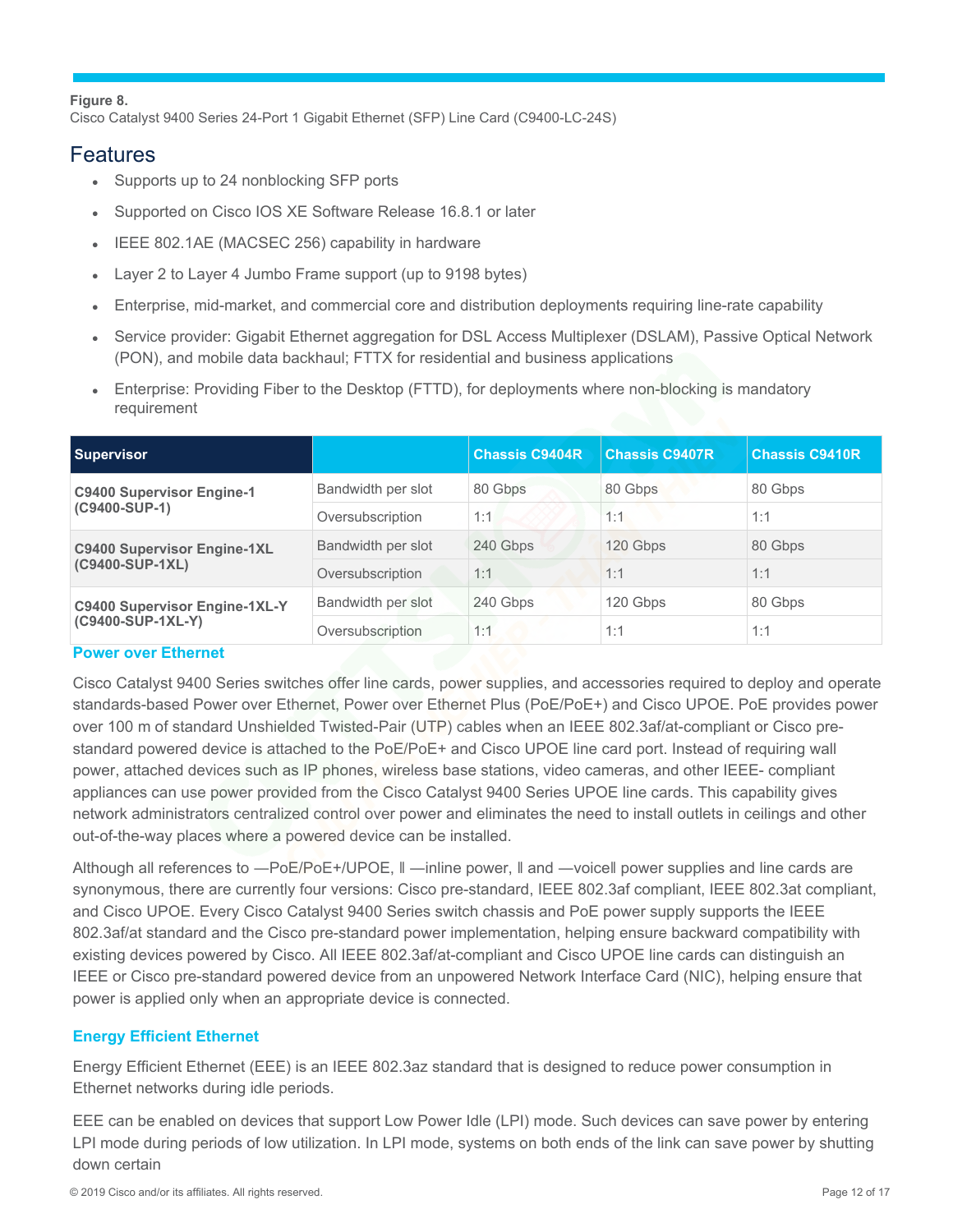services. EEE provides the protocol needed to transition into and out of LPI mode in a way that is transparent to upper layer protocols and applications.

# <span id="page-12-0"></span>Features and benefits

## **Functional transparency**

Cisco Catalyst 9400 Series switches offer a line of modules that support numerous speeds and physical media combinations. These line cards are functionally transparent; all the packet processing, queuing, buffering and Quality of Service (QoS) occur in the supervisor engine. To that end line cards acquire the features and capabilities of the installed supervisor engine. The architecture let you easily upgrade all Ethernet line cards on your Cisco Catalyst 9400 Series switches to newer switching functions by adding a new supervisor engine. The simple design of the line cards results in a very high Mean Time Between Failures (MTBF), helping ensure high availability for a single connection to an end user.

## **Modular versatility**

Cisco Catalyst 9400 Series switches are a centralized architecture that is designed to provide dedicated wire- speed bandwidth to each line card slot within the chassis. Each line card has a dedicated bandwidth to the supervisor engine for packet processing. All network data that flows into Cisco Catalyst 9400 Series switches through the various line cards goes through the supervisor engine for processing, even in single-slot port-to-port communications.

A modular, centralized design allows you to use your investment in high-performance line cards across the entire line of Cisco Catalyst 9400 Series switch chassis and supervisor engines. With the centralized architecture of Cisco Catalyst 9400 Series switches, all line cards deployed in a chassis benefit from the enhanced features that the supervisor engine provides, including QoS; Layer 2, 3, and 4 routing; and hardware-based IPv6.

# **Optics**

Cisco Catalyst 9400 Series switch line cards provide a variety of optical port types and port speeds, including SFP + and SFP. For details about the different [optical modules supported by each line card and the minimum Cisco](https://www.cisco.com/c/en/us/support/interfaces-modules/transceiver-modules/products-device-support-tables-list.html)  [Software release required for each of the supp](https://www.cisco.com/c/en/us/support/interfaces-modules/transceiver-modules/products-device-support-tables-list.html)orted optical modules, visit https://www.cisco.com/c/en/us/support/ interfaces-modules/transceiver-modules/products-device-support-tables-list.html.

# <span id="page-12-1"></span>Product specifications: Standards, technologies, environmental, and other line card features

Table 2 lists additional line card product specifications.

| <b>Feature</b>                    | <b>Description</b>                                                                                                                                                                                                                                                                                                |
|-----------------------------------|-------------------------------------------------------------------------------------------------------------------------------------------------------------------------------------------------------------------------------------------------------------------------------------------------------------------|
| <b>Standards</b>                  | Gigabit Ethernet: IEEE 802.3z, IEEE 802.3x, IEEE 802.3ab, IEEE 802.3bt, IEEE 802.3at, IEEE<br>802.3af, IEEE 802.3az, IEEE 802.3bz, IEEE 802.3an, IEEE 802.3an                                                                                                                                                     |
| <b>EtherChannel</b><br>technology | Gigabit EtherChannel: All 1000 Mbps ports<br>10 Gigabit EtherChannel: All 10Gbps ports<br>IEEE 802.3ad (Link Aggregation Control Protocol)<br>Port Aggregation Protocol (PaGP): Yes<br>Number of ports per tuple: 16 with LACP and 8 with PaGP<br>EtherChannel and IEEE 802.3ad technology across line cards: Yes |
| <b>Physical dimensions</b>        | Occupies one slot in Cisco Catalyst 9400 Series switches<br>Dimensions (H x W x D): 1.6 x 14.92 x 14.57 in. (4.06 x 37.90 x 37.00 cm)                                                                                                                                                                             |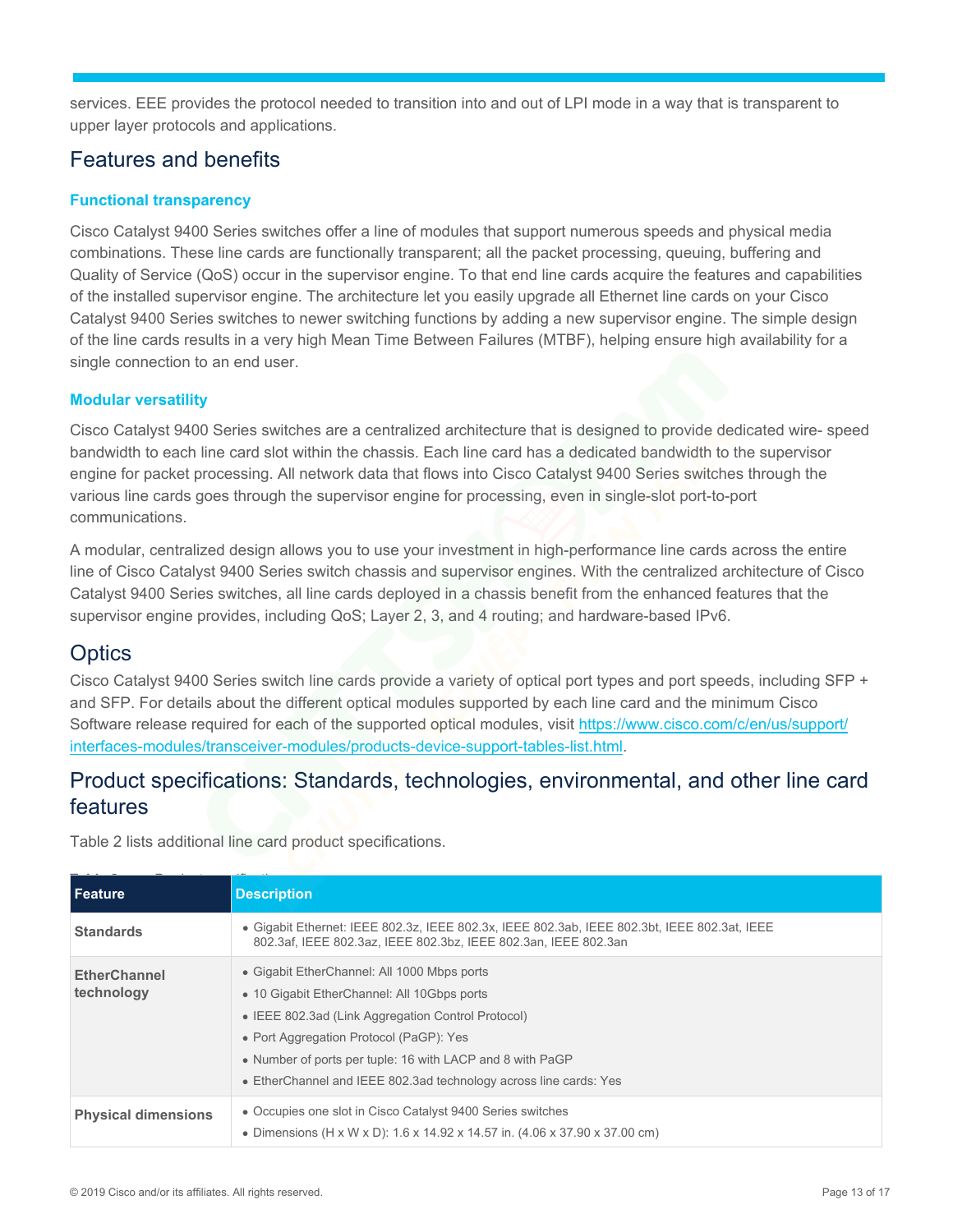| Feature                                        | <b>Description</b>                                                                                                                                                                                                                                                                                                                                                                                                                                                                                                                                                                                                                                                                                |
|------------------------------------------------|---------------------------------------------------------------------------------------------------------------------------------------------------------------------------------------------------------------------------------------------------------------------------------------------------------------------------------------------------------------------------------------------------------------------------------------------------------------------------------------------------------------------------------------------------------------------------------------------------------------------------------------------------------------------------------------------------|
| <b>Environmental conditio</b>                  | Operating temperature:<br>Normal Operating <sup>*</sup> Temperature and Altitudes:<br>• 23° to 113°F (-5 to +45°C), up to 6,000 feet (1800 m)<br>• 23° to 104°F (-5 to +40°C), up to 10,000 feet (3000 m) ·<br>Minimum ambient temperature for cold startup is 0°C<br>Short-Term" Exceptional Conditions:<br>• 23° to 131°F (-5 to +55°C), up to 6,000 feet (1800 m)<br>• 23° to 122°F (-5 to +50°C), up to 10,000 feet (3000 m)<br><sup>o</sup> Not more than following in one-year period: 96 consecutive hours, or 360 hours total, or 15 occurrences<br>Storage temperature: -40° to 158° F (-40° to 70°C)<br>Relative humidity: 10 to 95%, noncondensing<br>Operating altitude: -60 to 3000m |
| <b>Safety conditions</b>                       | Fiber optic lasers: Class 1 laser products                                                                                                                                                                                                                                                                                                                                                                                                                                                                                                                                                                                                                                                        |
| <b>Safety certifications</b>                   | UL 60950-1<br>CAN/CSA-C222.2 No. 60950-1<br>EN 60950-1<br>IEC 60950-1<br>AS/NZS 60950.1<br><b>IEEE 802.3</b>                                                                                                                                                                                                                                                                                                                                                                                                                                                                                                                                                                                      |
| Electromagnetic<br>emissions<br>certifications | 47 CFR Part 15<br>CISPR22 Class A<br>EN 300 386 V1.6.1<br>EN 55022 Class A<br><b>EN 55032 Class A</b><br>CISPR 32 Class A<br>EN61000-3-2<br>EN61000-3-3<br>ICES-003 Class A<br>TCVN 7189 Class A<br>V-3 Class A<br>CISPR24<br>EN 300 386<br>EN55024<br><b>TCVN 7317</b>                                                                                                                                                                                                                                                                                                                                                                                                                           |
| <b>ROHS</b> compliance                         | ROHS5                                                                                                                                                                                                                                                                                                                                                                                                                                                                                                                                                                                                                                                                                             |

# <span id="page-13-0"></span>Power and MTBF information

Table 3 gives power and MTBF information for different line cards.

| Table 3. |  | Power and MTBF information |
|----------|--|----------------------------|
|          |  |                            |

| <b>Part number</b>  | <b>Max rated power (W)</b> | <b>Rated MTBF (hours)</b> |
|---------------------|----------------------------|---------------------------|
| <b>C9400-LC-48H</b> | 65                         | 874.140                   |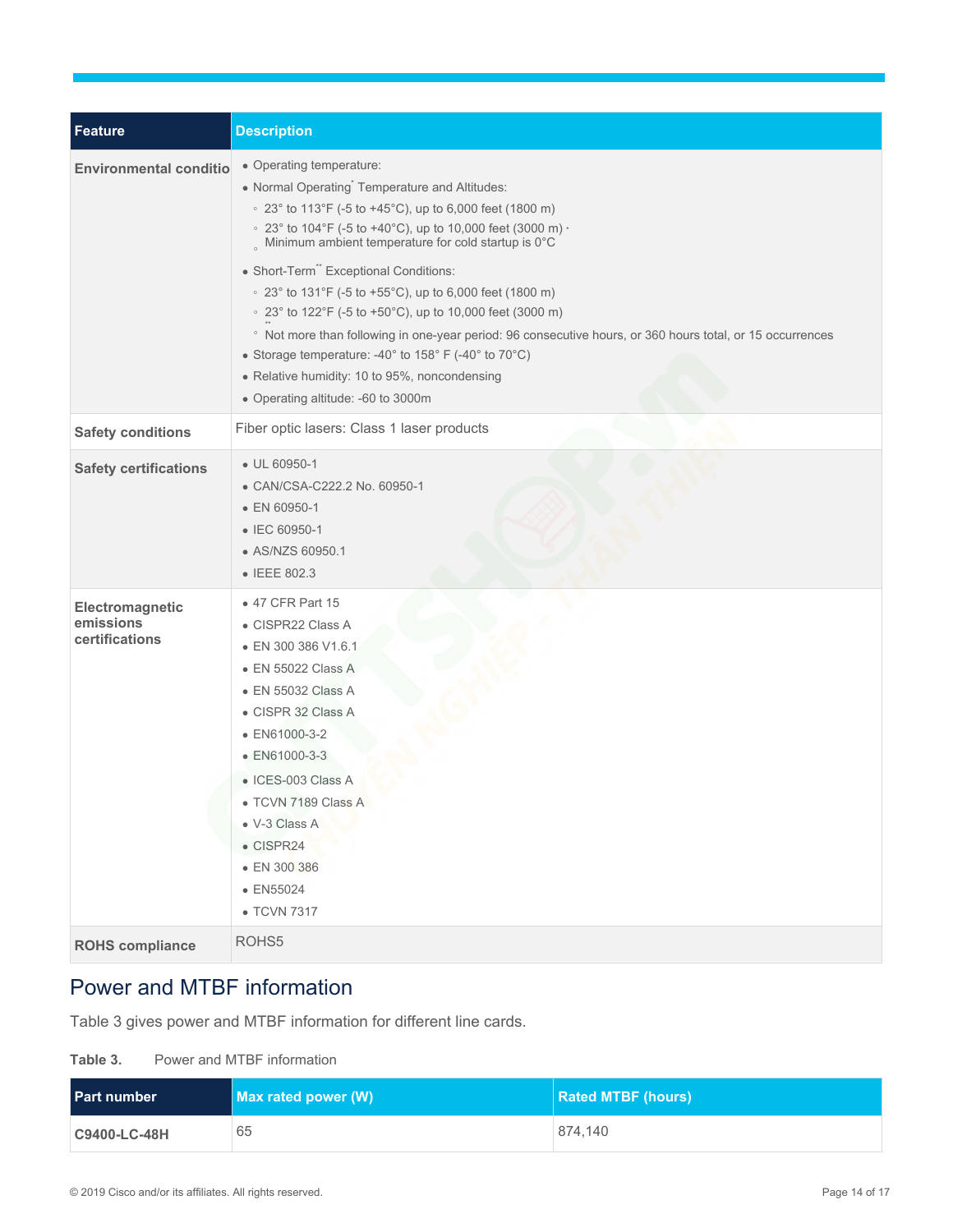| <b>Part number</b> | Max rated power (W) | <b>Rated MTBF (hours)</b> |
|--------------------|---------------------|---------------------------|
| C9400-LC-48U       | 65                  | 915,150                   |
| C9400-LC-48T       | 65                  | 1,214,080                 |
| C9400-LC-24XS      | 200                 | 545,080                   |
| C9400-LC-48UX      | 240                 | 469,550                   |
| C9400-LC-48P       | 65                  | 980,440                   |
| C9400-LC-24S       | 120                 | 1,104,470                 |
| C9400-LC-48S       | 170                 | 937,600                   |

**Note:** All power numbers shown in Table 3 are maximum values recommended for facility power and cooling capacity planning. These figures are not indicative of the actual power draw during operation. Typical power draw is about 40%-75% maximum rated power value shown.

Refer to the Cisco Power Calculator for more d[etails: https://cpc.cloudapps.cisco.com/cpc/](https://cpc.cloudapps.cisco.com/cpc/DS.cpc)DS.cpc.

# <span id="page-14-0"></span>Ordering information

To place an order, visit the Cisco Ordering homepage. Table 4 details ordering information.

| Part number ("="<br>Indicates "Spare") | <b>Product name</b>                                           |
|----------------------------------------|---------------------------------------------------------------|
| $C9400-LC-48H (=)$                     | Cisco Catalyst 9400 Series 48-Port UPOE+ 10/100/1000 (RJ-45)  |
| $C9400-LC-48U (=)$                     | Cisco Catalyst 9400 Series 48-Port UPOE 10/100/1000 (RJ-45)   |
| $C9400-LC-48T (=)$                     | Cisco Catalyst 9400 Series 48-Port 10/100/1000 (RJ-45)        |
| $C9400-LC-24XS (=)$                    | Cisco Catalyst 9400 Series 24-Port 10 Gigabit Ethernet (SFP+) |
| $C9400-LC-48UX (=)$                    | Cisco Catalyst 9400 Series 48-Port UPOE w/ 24p mGig 24p RJ-45 |
| $C9400-LC-48P (=)$                     | Cisco Catalyst 9400 Series 48-Port POE+ 10/100/1000 (RJ-45)   |
| $C9400-LC-24S (=)$                     | Cisco Catalyst 9400 Series 24-Port Gigabit Ethernet (SFP)     |
| $C9400-LC-48S (=)$                     | Cisco Catalyst 9400 Series 48-Port Gigabit Ethernet (SFP)     |

**Table 4.** Ordering information

# <span id="page-14-1"></span>Cisco Enhanced Limited Lifetime Hardware Warranty

Cisco Catalyst 9400 Series switches come with a Cisco Enhanced Limited Lifetime Warranty (E-LLW) that includes Next-Business-Day (NBD) delivery of replacement hardware where available and 90 days of 8x5 Cisco Technical Assistance Center (TAC) support.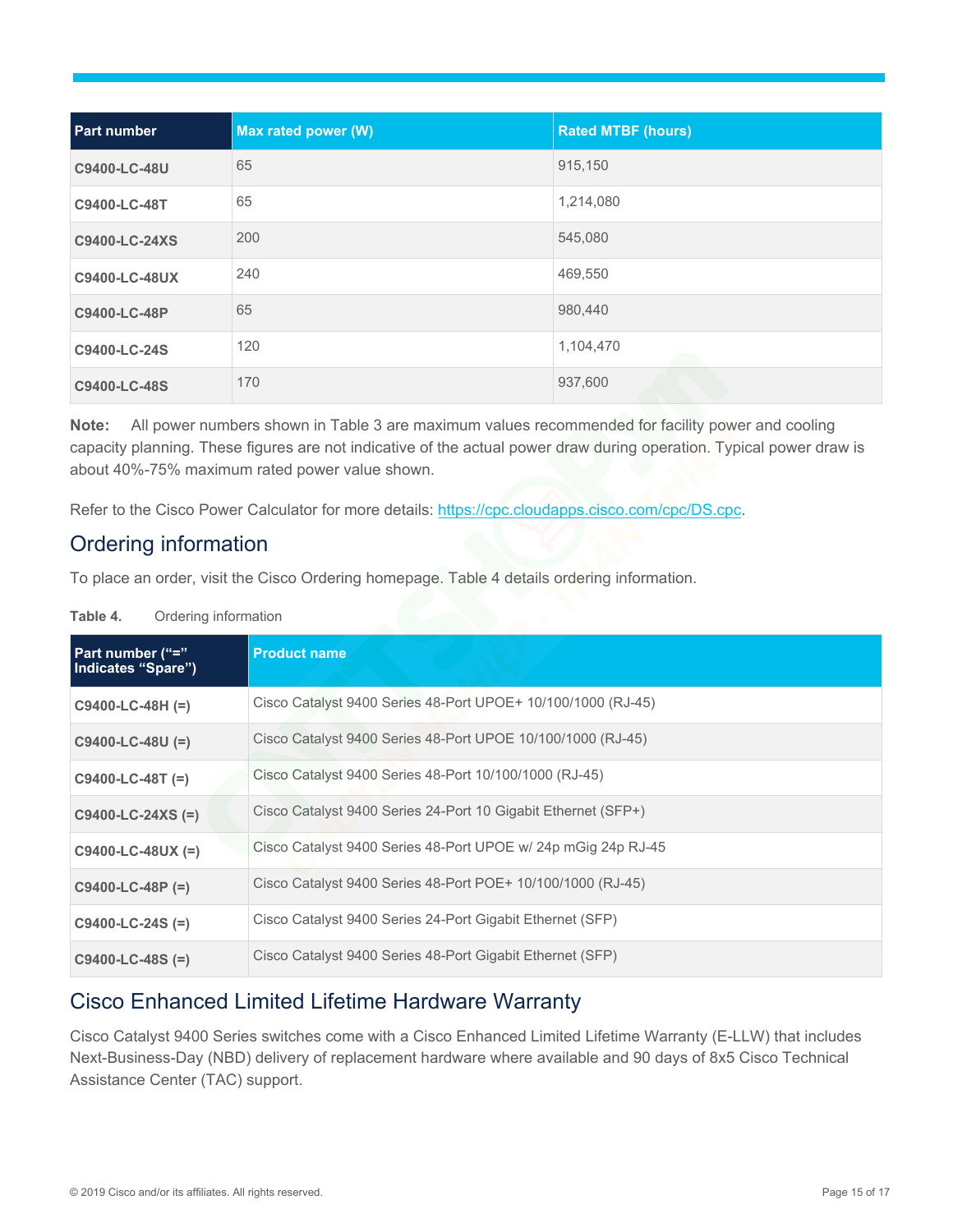Your formal warranty statement, including the warranty applicable to Cisco software, appears in the information packet that accompanies your Cisco product. We encourage you to review the warranty statement shipped with your specific product carefully before use.

Cisco reserves the right to refund the purchase price as its exclusive warranty remedy.

For further information about warranty terms, visit [https://www.cisco.com/go/warranty.](https://www.cisco.com/go/warranty) Table 5 provides information about the E-LLW.

|  | Table 5. |  | E-LLW details |  |
|--|----------|--|---------------|--|
|--|----------|--|---------------|--|

|                             | <b>Cisco E-LLW</b>                                                                                                                                                                                                                                                                                                                                                                                    |
|-----------------------------|-------------------------------------------------------------------------------------------------------------------------------------------------------------------------------------------------------------------------------------------------------------------------------------------------------------------------------------------------------------------------------------------------------|
| Devices covered             | Applies to Cisco Catalyst 9400 Series switches.                                                                                                                                                                                                                                                                                                                                                       |
| <b>Warranty duration</b>    | As long as the original customer owns the product.                                                                                                                                                                                                                                                                                                                                                    |
| End-of-life policy          | In the event of discontinuance of product manufacture, Cisco warranty support is limited to 5 years<br>from the announcement of discontinuance.                                                                                                                                                                                                                                                       |
| <b>Hardware replacement</b> | Cisco or its service center will use commercially reasonable efforts to ship a replacement for NBD delivery,<br>where available. Otherwise, a replacement will be shipped within 10 working days after receipt of the Return<br>Materials Authorization (RMA) request. Actual delivery times might vary depending on customer location.                                                               |
| <b>Effective date</b>       | Hardware warranty commences from the date of shipment to customer (and in case of resale by a Cisco<br>reseller, not more than 90 days after original shipment by Cisco).                                                                                                                                                                                                                             |
| <b>TAC support</b>          | Cisco will provide during business hours, 8 hours per day, 5 days per week, basic configuration, diagnosis, and<br>troubleshooting of device-level problems for up to a 90-day period from the date of shipment of the originally<br>purchased Cisco Catalyst 9400 Series product. This support does not include solution or network-level support<br>beyond the specific device under consideration. |
| Cisco.com access            | Warranty allows guest access only to Cisco.com.                                                                                                                                                                                                                                                                                                                                                       |

# <span id="page-15-0"></span>Cisco Services for Next-Generation Cisco Catalyst Switches

Achieve infrastructure excellence faster and with less risk. Cisco Catalyst 9000 Services provide expert guidance to help you successfully deploy, manage and support the new Catalyst 9000 switching family. With unmatched networking expertise, best practices and innovative tools, we can help you reduce overall upgrade, refresh, and migration costs as you introduce new hardware, software and protocols into the network. Offering a comprehensive lifecycle of services – from implementation, optimization, technical and managed services – Cisco experts help you minimize disruption and achieve operational excellence to extract maximum val[ue from your Cisco DNA-ready](https://www.cisco.com/c/en/us/solutions/enterprise-networks/service-listing.html)  infrastructure. Learn more about Cisco Services for Enterprise Networks.

# <span id="page-15-1"></span>Cisco Capital

#### **Flexible payment solutions to help you achieve your objectives**

Cisco Capital makes it easier to get the right technology to achieve your objectives, enable business transformation and help you stay competitive. We can help you reduce the total cost of ownership, conserve capital, and accelerate growth. In more than 100 countries, our flex[ible paymen](https://www.cisco.com/go/financing)t solutions can help you acquire hardware, software, services and complementary third-party equipment in easy, predictable payments. Learn more.